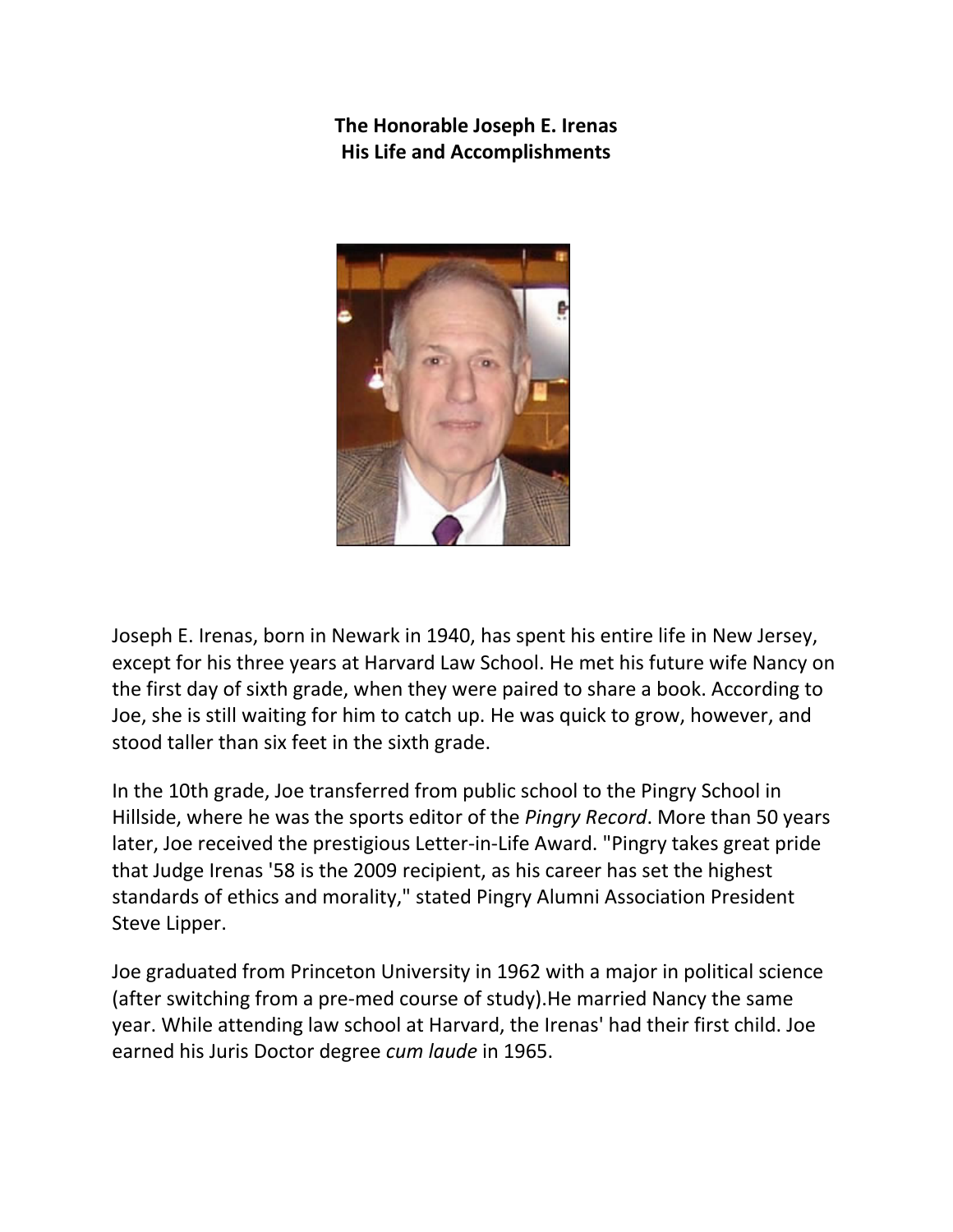Joe and Nancy have two children: Teddy and Amy. Teddy is a talented musician who was an early member of the "Blues Traveler," a rock band formed in Princeton in 1987. Amy is an attorney and board-certified neurologist who currently is engaged in pharmaceutical research. Now retired, Nancy is a social worker who did group counseling for families affected by mental illness and individual therapy for consumers.

After graduating from law school, Joe clerked for NJ Supreme Court Justice Haydn Proctor for one year. He then worked for McCarter and English (M&E) from 1966 to 1992, becoming a partner in 1972. When he started at M&E, it was NJ's oldest and largest law firm with 19 attorneys. Today, it still is NJ's largest with more than 400 attorneys. Joe's litigation work with M&E was very wide and diverse, and he enjoyed every moment. He founded the firm's bankruptcy and environmental practice departments. He also had a large banking practice. Joe represented *Playboy Magazine* for many years, attending meetings at the Mansion where everyone dressed in suits except for Hugh Hefner, who wore a silk bathrobe.

While working for M&E, Joe did lots of pro bono work for the community. He tutored minority law school graduates who had flunked the bar exam multiple times. After the Newark riots of 1969, he represented some of the people who were arrested. He became active with United Hospital in Newark and was elected chairman of the board in 1982. This hospital, which had an exceptional children's unit at one time, closed in 1997. Joe also served as director and treasurer of the Newark Area United Way, the largest affiliate in NJ.

Irenas was nominated to the United States District Court for the District of New Jersey by President George Bush on November 14, 1991. Irenas was confirmed by the U.S. Senate on April 8, 1992 and received his federal commission on April 13, 1992. He assumed senior status on July 1, 2002 and continues in this capacity to this day.

Throughout his long career on the bench, Judge Irenas has presided over many famous (and infamous) trials. The longest criminal case in the country was tried in his court. In 1998, following a nine-and-a-half-month jury trial, Daniel Enright and Demetrios Karamanos were convicted for their role in one of the nation's largest fuel excise tax schemes. In 1997, Judge Irenas tried an assault case against Notorious B.I.G. (aka Biggie Smalls) and heard testimony by Sean Puffy Combs